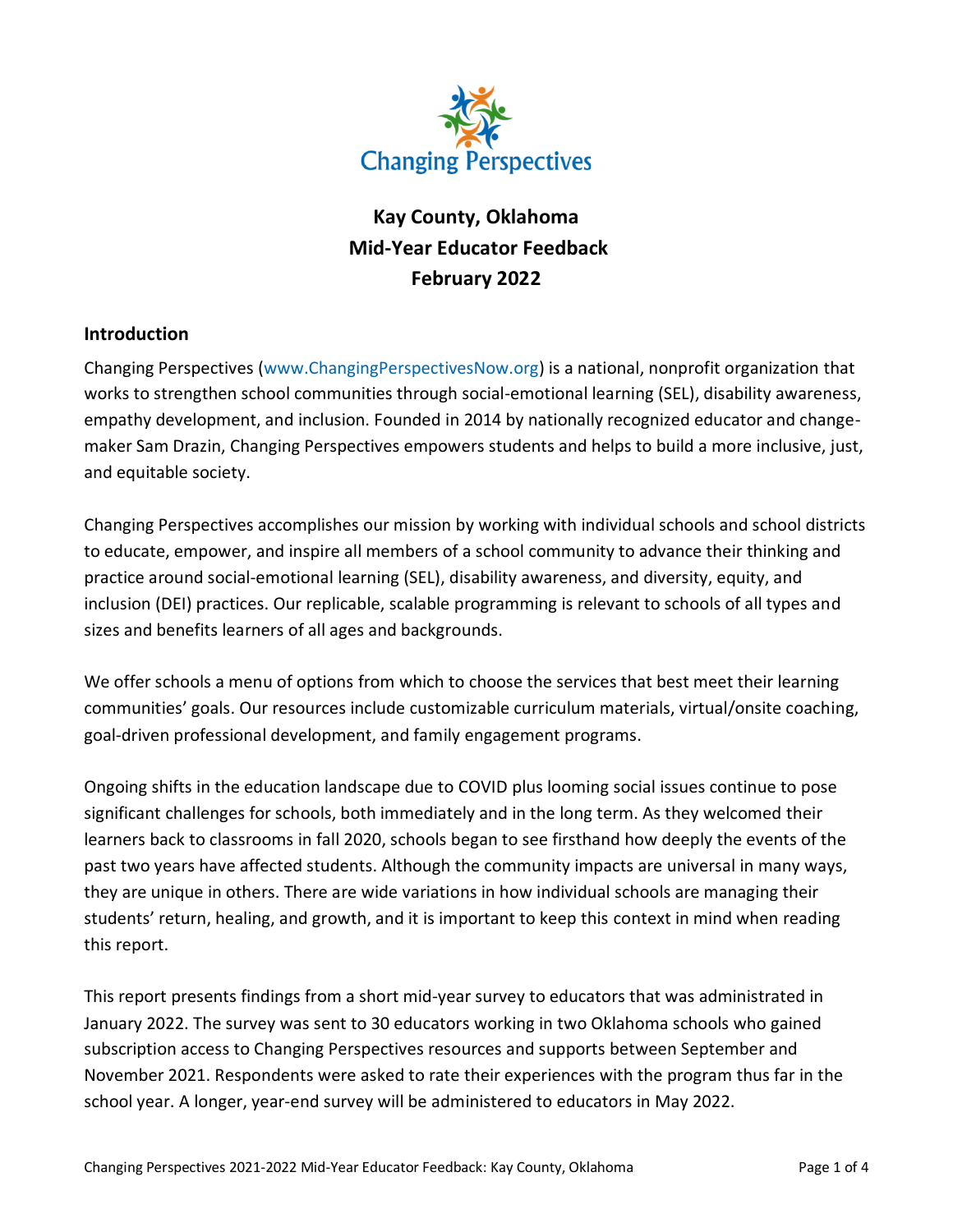Given Changing Perspectives's highly customizable approach to program design and classroom implementation, each educator's instructional choices and style shapes and influences student experiences and feedback about the program.

## **Sample Size**

Between September 2021 and November 2021, Changing Perspectives was actively partnering with two schools in Oklahoma, listed in Table 1. Based on 2021-2022 school enrollment data, these schools are collectively serving 888 learners in preK through grade 12 during the current academic year. Since this data collection, our school partnerships have continued to grow; thus, our year-end data collection may include data from additional schools.

| <b>School</b>          | <b>Grades Served</b> | County |
|------------------------|----------------------|--------|
| Peckham Public School  | PK-8                 | Kav    |
| Tonkawa Public Schools | <b>PK-12</b>         | Kav    |

*Table 1. Oklahoma Partner Schools, September to November 2021*

For this mid-year survey, data was collected from 17 educators, representing both partner schools active during the evaluation period. In our analysis, we noted that some educators declined to complete the survey because they did not feel that they had used enough Changing Perspectives materials to provide useful feedback yet.

# **Findings**

Overall, educators responding to the survey were enthusiastic about the positive impacts that Changing Perspectives has had on their students, classrooms, and own professional skills development. The survey asked them to reflect on three aspects of the program:

- 1. The value of Changing Perspectives in helping to mitigate the unprecedented challenges students are experiencing this academic year.
- 2. Their own professional practice as an educator in supporting their students' general socialemotional well-being.
- 3. Students' engagement with program activities.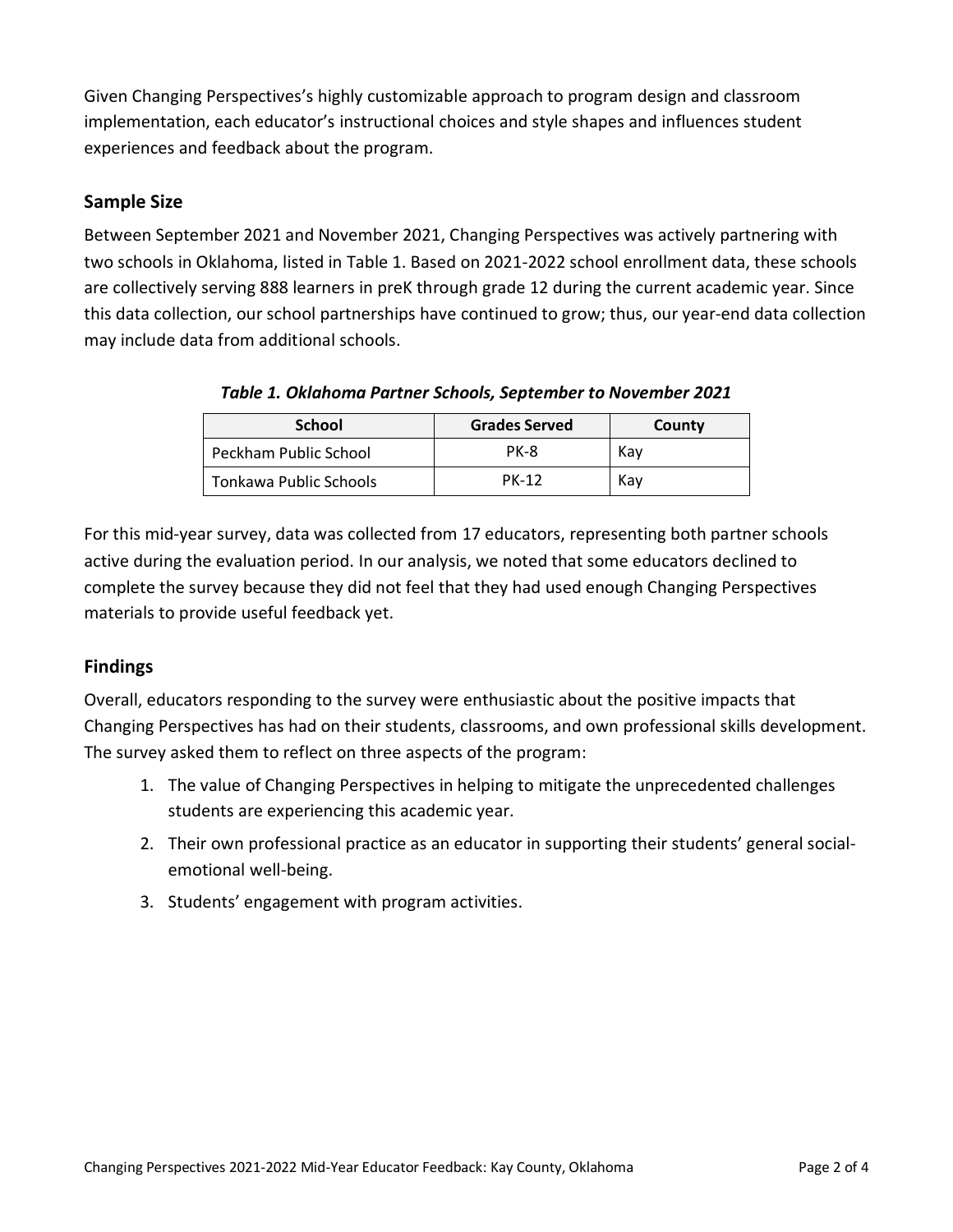**Survey Question 1:** *The last 18 months have been unprecedented in many ways. Many schools are seeing higher than normal social-emotional needs of students. Based on your current use of Changing Perspectives, rate the helpfulness of Changing Perspectives resources in supporting the social and/or emotional needs of your students.*

| <b>Survey</b> | Not            | Slightly       | <b>Moderately</b> | Verv           | Extremely      |
|---------------|----------------|----------------|-------------------|----------------|----------------|
| <b>Sample</b> | <b>Helpful</b> | <b>Helpful</b> | <b>Helpful</b>    | <b>Helpful</b> | <b>Helpful</b> |
| $N = 14$      | 14% (2)        | 14% (2)        | $22\%$ (3)        | 50% (7)        |                |

*Table 2. Helpfulness in Supporting Students' Social-Emotional Needs*

# *72% of respondents reported that Changing Perspectives programming has been helpful in supporting students' social-emotional needs.*

Respondents also shared:

- "Students are more aware of how to healthily deal with emotions and tough situations they encounter on daily basis."
- "Helps me to approach situations differently."
- "Changing Perspectives has provided great tools to work with students."

**Survey Question 2:** *Has Changing Perspectives improved your knowledge, skills, and interventions to better support your students?*

#### *Table 3. Improved Professional Practice*

| <b>Survey Sample</b> | Νo         | Yes      |  |
|----------------------|------------|----------|--|
| $N = 14$             | $21\%$ (3) | 79% (11) |  |

# *79% of educators reported that Changing Perspectives has helped improve their knowledge, skills, and interventions to better support students' well-being.*

Educators also wrote:

- "It has helped to make things more relevant and helps to demonstrate ways of changing perspectives to students and adults."
- "Changing Perspectives is very convenient and does not add to my plan time."
- "It has helped me be more aware of how I talk to, treat my students when they are having behavioral issues, and can help them feel and do better in school."